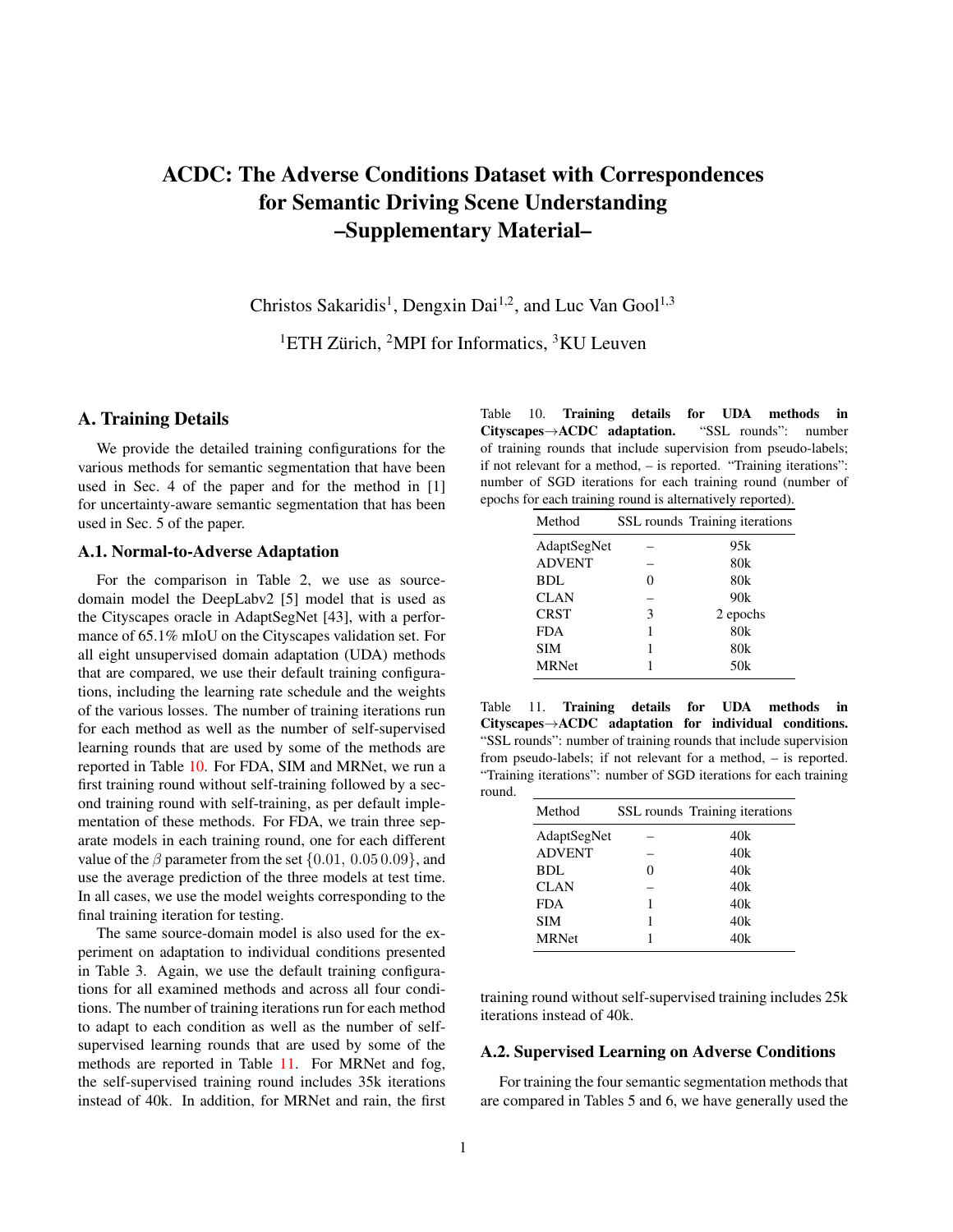

<span id="page-1-0"></span>Table 12. Training details for supervised methods on ACDC.

<span id="page-1-1"></span>Figure 4. Comparison of Cityscapes→ACDC to other domain adaptation benchmarks. We compare the performance of state-of-the-art domain adaptation methods on three benchmarks: GTA5→Cityscapes, SYNTHIA→Cityscapes, and Cityscapes→ACDC. Performance of models trained only on the source domain (Source) and on the target domain with supervision (Oracle) is also presented. "AdaptSeg": AdaptSegNet.

default configuration for each method both in the case of condition experts and uber models. For DeepLabv2 [5], we use the architecture employed in AdaptSegNet [43] in the context of domain adaptation and not the original architecture. We have used the default learning rate schedule for each method, with the base learning rates that are reported in Table [12.](#page-1-0) We generally use 60 training epochs for all four methods, which yields 96k training iterations for uber models and 24k training iterations for condition experts. Exceptions to this rule are RefineNet and fog where we use 30 epochs, DeepLabv2 and fog where we use 45 epochs, DeepLabv2 and night where we use 240 epochs, and the DeepLabv3+ uber model for which we use 30 epochs. For HRNet, we use the snapshot with the best mIoU performance on the respective validation set of ACDC for predicting on the test set, while for the rest of the methods we use the final training snapshot for the same purpose.

#### A.3. Uncertainty-Aware Semantic Segmentation

We have used the two-head model designed in [1] and trained it on the entire training set of ACDC for 60 epochs. We use the default learning rate schedule of [1], with a base learning rate of  $4 \times 10^{-4}$ , which is equal to the default. For predicting on the test set, we use the final training snapshot.

# B. Comparison to Other Adaptation Benchmarks

In Fig. [4,](#page-1-1) we present the comparative performance of the eight UDA methods we have used in Table 2 on two additional popular domain adaptation benchmarks, i.e. GTA5→Cityscapes and SYNTHIA→Cityscapes. All examined methods have been configured to optimize performance on the synthetic-to-real UDA setting of these two benchmarks, but this configuration does not generalize well to the real-world normal-to-adverse adaptation setting of Cityscapes→ACDC, as most methods cannot improve significantly upon the source-trained baseline. Furthermore, the comparative performance of the various methods on either of the synthetic-to-real benchmarks does not correlate well with the comparative performance on Cityscapes→ACDC. This indicates that adaptation strategies that work well for the synthetic-to-real setting may not be as beneficial in the real-world normal-to-adverse adaptation setting and that new strategies and algorithms need to be devised for the latter.

#### C. Detailed Class-level Results

We provide class-level performance for the experiments for which only mean performance over all classes is reported in the paper due to space limitations.

#### C.1. Normal-to-Adverse Adaptation

In Tables [13](#page-2-0)[–16,](#page-3-0) we present the class-level IoU performance of the UDA methods that are examined in the setting of adaptation to individual conditions in Table 3 of the paper.

#### C.2. Evaluation of Pre-trained Models on ACDC

In Tables [17](#page-3-1)[–21,](#page-4-0) we present the class-level IoU performance of the externally pre-trained models that are evaluated in Table 4 of the paper.

#### C.3. Supervised Learning on Adverse Conditions

In Tables [22](#page-5-0)[–25,](#page-5-1) we present the class-level IoU performance of the supervised semantic segmentation methods that are examined in Table 6 of the paper. In particular, we consider the individual conditions of ACDC separately for evaluation, and evaluate on each condition both the respective condition experts that have been trained only on that condition and uber models trained on all conditions.

#### C.4. Uncertainty-aware Semantic Segmentation

In Tables  $26-30$  $26-30$ , we present the class-level average uncertainty-aware IoU (AUIoU) performance of the baselines and oracles that are examined in Table 9 of the paper. More specifically, Table [26](#page-6-0) considers methods trained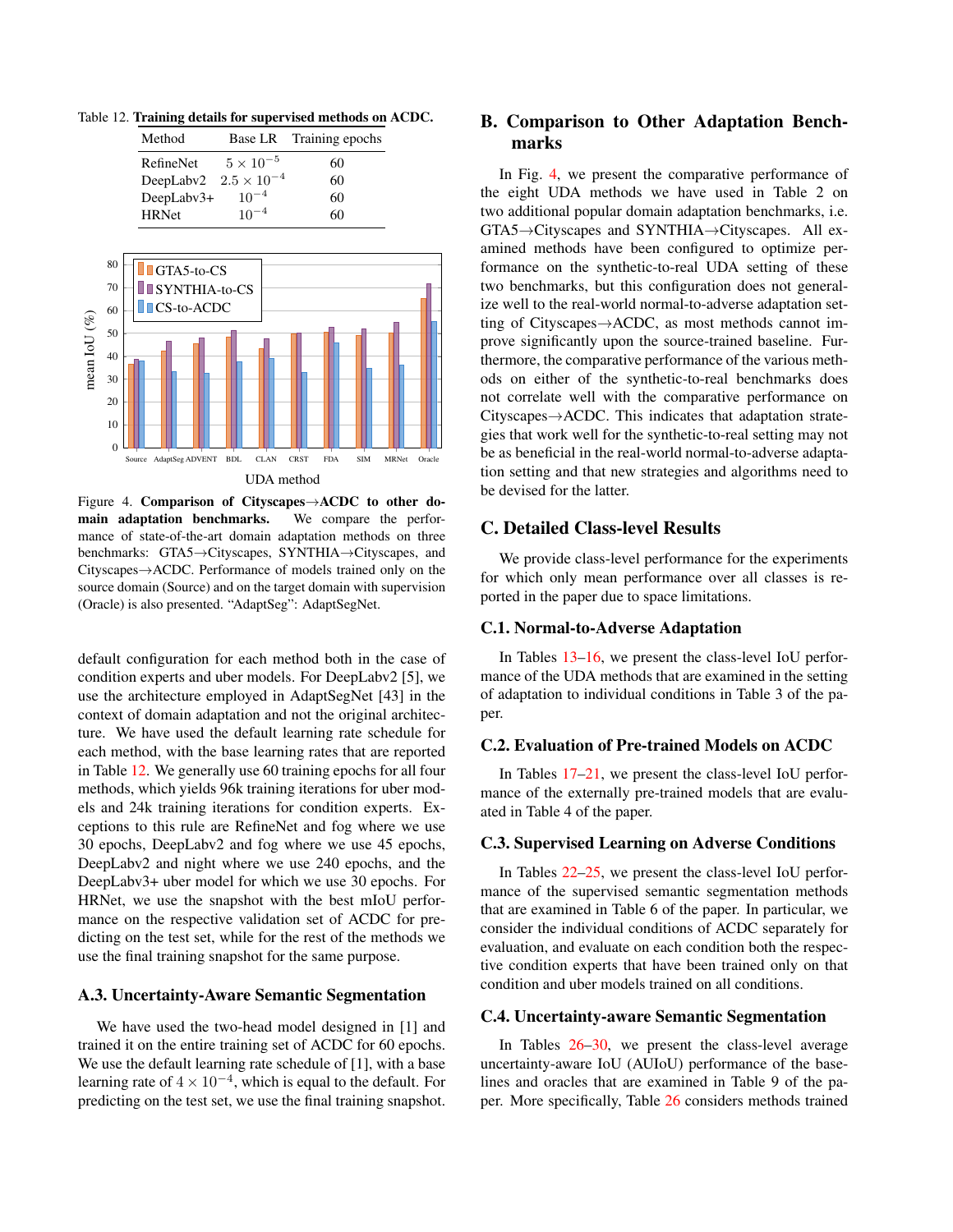<span id="page-2-0"></span>Table 13. Comparison of state-of-the-art unsupervised domain adaptation methods on Cityscapes→ACDC adaptation for fog. Performance of the model trained only on the source domain (Source model) and of the oracle with access to the target domain labels (Oracle) is also reported.

| Method                                                                                                          |  |  |                                                                                               |  |  |  |  |  |  |  | mIoU                                                                                                |
|-----------------------------------------------------------------------------------------------------------------|--|--|-----------------------------------------------------------------------------------------------|--|--|--|--|--|--|--|-----------------------------------------------------------------------------------------------------|
| Source model 66.4 31.2 26.8 22.9 18.6 8.2 32.3 10.7 70.7 39.0 31.3 17.6 41.1 65.0 30.0 34.3 18.3 42.3 29.0 33.5 |  |  |                                                                                               |  |  |  |  |  |  |  |                                                                                                     |
| AdaptSegNet 35.4 45.9 35.4 25.6 17.5 9.0 32.5 23.1 70.5 47.4 11.6 22.3 28.2 44.4 43.9 35.0 46.0 15.6 15.0 31.8  |  |  |                                                                                               |  |  |  |  |  |  |  |                                                                                                     |
| <b>ADVENT</b>                                                                                                   |  |  |                                                                                               |  |  |  |  |  |  |  | 44.2 38.9 26.4 20.7 20.1 7.9 34.4 23.6 70.7 35.6 8.3 17.3 43.5 60.0 48.6 46.8 40.5 19.9 17.6 32.9   |
| BDL.                                                                                                            |  |  |                                                                                               |  |  |  |  |  |  |  | 36.9 37.8 47.0 28.2 21.6 13.7 37.2 34.5 67.2 49.4 27.6 29.1 51.3 58.5 49.4 51.8 30.3 21.4 22.5 37.7 |
| <b>CLAN</b>                                                                                                     |  |  |                                                                                               |  |  |  |  |  |  |  | 48.8 41.3 29.6 27.2 21.0 16.1 41.1 39.6 67.7 50.2 15.4 36.2 30.8 72.2 52.2 54.4 47.2 27.1 22.6 39.0 |
| <b>FDA</b>                                                                                                      |  |  |                                                                                               |  |  |  |  |  |  |  | 68.8 37.3 27.1 27.6 19.8 21.6 37.5 43.3 74.9 43.7 33.1 35.0 21.5 65.7 44.6 45.3 47.1 41.5 15.8 39.5 |
| <b>SIM</b>                                                                                                      |  |  | 76.7 43.1 23.5 23.6 17.9 10.9 32.1 15.3 70.4 50.5 21.4 34.8 44.3 58.4 50.5 55.2 34.7 23.0 8.8 |  |  |  |  |  |  |  | 36.6                                                                                                |
| <b>MRNet</b>                                                                                                    |  |  | 78.6 26.1 19.6 29.0 13.5 12.0 41.9 49.0 78.2 59.0 6.6 39.8 26.1 72.5 44.8 37.9 59.6 19.1 24.1 |  |  |  |  |  |  |  | 38.8                                                                                                |
| Oracle                                                                                                          |  |  |                                                                                               |  |  |  |  |  |  |  | 89.9 65.6 81.2 39.1 25.9 28.1 45.9 47.7 83.0 67.4 96.7 35.2 38.4 73.5 46.1 29.8 37.9 28.4 31.6 52.2 |

Table 14. Comparison of state-of-the-art unsupervised domain adaptation methods on Cityscapes→ACDC adaptation for nighttime. Performance of the model trained only on the source domain (Source model) and of the oracle with access to the target domain labels (Oracle) is also reported.

| Method                                                                                                         |  | road<br>sidew.<br>build.<br>wall ence the signal signal signal signal signal signal signal signal signal signal signal signal signal signal signal signal signal signal signal signal signal signal signal signal signal signal signal |  |  |  |  |  |                                                    |  |                | bicycle | mIoU                                                                                               |
|----------------------------------------------------------------------------------------------------------------|--|----------------------------------------------------------------------------------------------------------------------------------------------------------------------------------------------------------------------------------------|--|--|--|--|--|----------------------------------------------------|--|----------------|---------|----------------------------------------------------------------------------------------------------|
| Source model 77.0 22.9 56.3 13.5 9.2 23.8 22.9 25.6 41.4 16.1 2.9 44.1 17.5 64.1 11.9 34.5 42.4 22.6 22.7 30.1 |  |                                                                                                                                                                                                                                        |  |  |  |  |  |                                                    |  |                |         |                                                                                                    |
| AdaptSegNet 84.9 39.9 66.8 17.2 17.7 13.4 17.6 16.4 39.6 16.1 5.7 42.8 21.4 44.8 11.9 13.0 39.1 27.5 28.4 29.7 |  |                                                                                                                                                                                                                                        |  |  |  |  |  |                                                    |  |                |         |                                                                                                    |
| <b>ADVENT</b>                                                                                                  |  |                                                                                                                                                                                                                                        |  |  |  |  |  |                                                    |  |                |         | 86.5 45.3 60.8 23.2 12.5 15.4 18.0 19.4 41.2 18.3 2.7 43.8 21.3 61.6 12.6 19.1 43.0 30.2 27.6 31.7 |
| <b>BDL</b>                                                                                                     |  |                                                                                                                                                                                                                                        |  |  |  |  |  |                                                    |  |                |         | 87.1 49.6 68.8 20.2 17.5 16.7 19.9 24.1 39.1 23.7 0.2 42.0 20.4 63.7 18.0 27.0 45.6 27.8 31.3 33.8 |
| <b>CLAN</b>                                                                                                    |  |                                                                                                                                                                                                                                        |  |  |  |  |  |                                                    |  |                |         | 82.3 28.8 65.9 15.1 9.3 22.1 16.1 26.5 39.2 23.4 0.4 45.9 25.4 63.6 9.5 24.2 39.8 31.5 31.1 31.6   |
| <b>FDA</b>                                                                                                     |  | 82.7 39.4 57.0 14.7 7.6 26.1 37.8 30.5 53.2 14.0 15.3 48.0 28.8 62.6 26.6 47.5 51.5 27.0 35.0 37.1                                                                                                                                     |  |  |  |  |  |                                                    |  |                |         |                                                                                                    |
| <b>SIM</b>                                                                                                     |  | 87.0 48.4 42.1 6.3                                                                                                                                                                                                                     |  |  |  |  |  | 8.3 15.8 8.4 17.6 21.7 22.8 0.1 39.3 22.1 60.3 8.7 |  | 18.2 42.3 30.1 | 32.9    | 28.0                                                                                               |
| <b>MRNet</b>                                                                                                   |  |                                                                                                                                                                                                                                        |  |  |  |  |  |                                                    |  |                |         | 83.6 36.3 65.6 8.1 8.2 21.5 30.0 23.7 39.4 24.2 0.0 44.1 26.0 64.9 0.8 3.6 7.6 10.3 31.8 27.9      |
| Oracle                                                                                                         |  |                                                                                                                                                                                                                                        |  |  |  |  |  |                                                    |  |                |         | 90.5 63.7 78.0 30.0 29.6 32.9 37.0 41.2 61.9 25.2 75.3 47.9 23.4 69.5 2.7 15.4 60.3 39.7 37.9 45.4 |

Table 15. Comparison of state-of-the-art unsupervised domain adaptation methods on Cityscapes→ACDC adaptation for rain. Performance of the model trained only on the source domain (Source model) and of the oracle with access to the target domain labels (Oracle) is also reported.

| Method                                                                                                           |          |  |  |  |  |  |  |  |                                                                                                | bicycle | mIoU                                                                                                |
|------------------------------------------------------------------------------------------------------------------|----------|--|--|--|--|--|--|--|------------------------------------------------------------------------------------------------|---------|-----------------------------------------------------------------------------------------------------|
| Source model 71.2 26.7 73.8 20.8 27.1 29.9 39.3 44.4 87.3 25.2 82.0 42.0 14.3 76.2 36.3 26.6 49.8 30.3 42.2 44.5 |          |  |  |  |  |  |  |  |                                                                                                |         |                                                                                                     |
| AdaptSegNet 81.2 43.2 83.3 27.3 31.4 23.0 41.4 40.5 87.2 35.0 93.1 40.2 15.5 73.9 45.7 34.9 57.0 27.1 49.1       |          |  |  |  |  |  |  |  |                                                                                                |         | 49.0                                                                                                |
| <b>ADVENT</b>                                                                                                    |          |  |  |  |  |  |  |  | 77.0 31.0 52.5 35.0 34.2 23.4 42.1 41.0 85.3 34.2 26.7 41.3 14.1 75.6 47.3 40.4 64.3 29.6 46.2 |         | 44.3                                                                                                |
| BDL.                                                                                                             |          |  |  |  |  |  |  |  |                                                                                                |         | 79.1 39.0 82.8 30.0 34.5 28.1 40.1 47.3 87.0 28.7 91.8 40.6 17.8 74.6 46.3 36.7 60.4 33.2 46.3 49.7 |
| <b>CLAN</b>                                                                                                      |          |  |  |  |  |  |  |  | 77.5 40.0 46.8 24.9 30.3 28.1 37.7 48.3 83.8 37.0 6.6 45.7 17.4 79.7 43.7 42.9 63.7 35.0 46.1  |         | 44.0                                                                                                |
| <b>FDA</b>                                                                                                       |          |  |  |  |  |  |  |  |                                                                                                |         | 76.6 45.0 82.9 37.0 35.6 34.8 49.8 52.0 88.7 37.8 88.8 43.6 17.4 76.8 46.5 53.6 64.8 34.5 45.5 53.3 |
| <b>SIM</b>                                                                                                       |          |  |  |  |  |  |  |  |                                                                                                |         | 76.6 29.6 85.7 20.4 28.7 21.3 37.4 34.2 87.3 34.8 94.0 29.4 16.6 73.2 46.1 22.3 46.2 21.8 39.3 44.5 |
| <b>MRNet</b>                                                                                                     | 70.5 9.9 |  |  |  |  |  |  |  |                                                                                                |         | 46.5 35.6 36.1 36.5 56.4 56.2 90.2 41.3 4.3 53.0 23.5 81.6 39.3 26.7 57.8 43.6 54.5 45.4            |
| Oracle                                                                                                           |          |  |  |  |  |  |  |  | 87.3 63.9 89.0 50.3 40.6 38.4 52.2 53.4 89.2 42.2 96.7 51.5 13.0 81.9 47.9 47.2 72.2 29.1 48.8 |         | 57.6                                                                                                |

jointly on all conditions of ACDC and also evaluated jointly on all conditions, while Tables [27](#page-6-1)[–30](#page-7-0) present methods trained and evaluated on individual conditions. The results corresponding to the baseline that uses constant confidence equal to 1 are omitted, as they are identical by definition to IoU results and are thus already included in Table 5 of the paper and Tables [22–](#page-5-0)[25.](#page-5-1)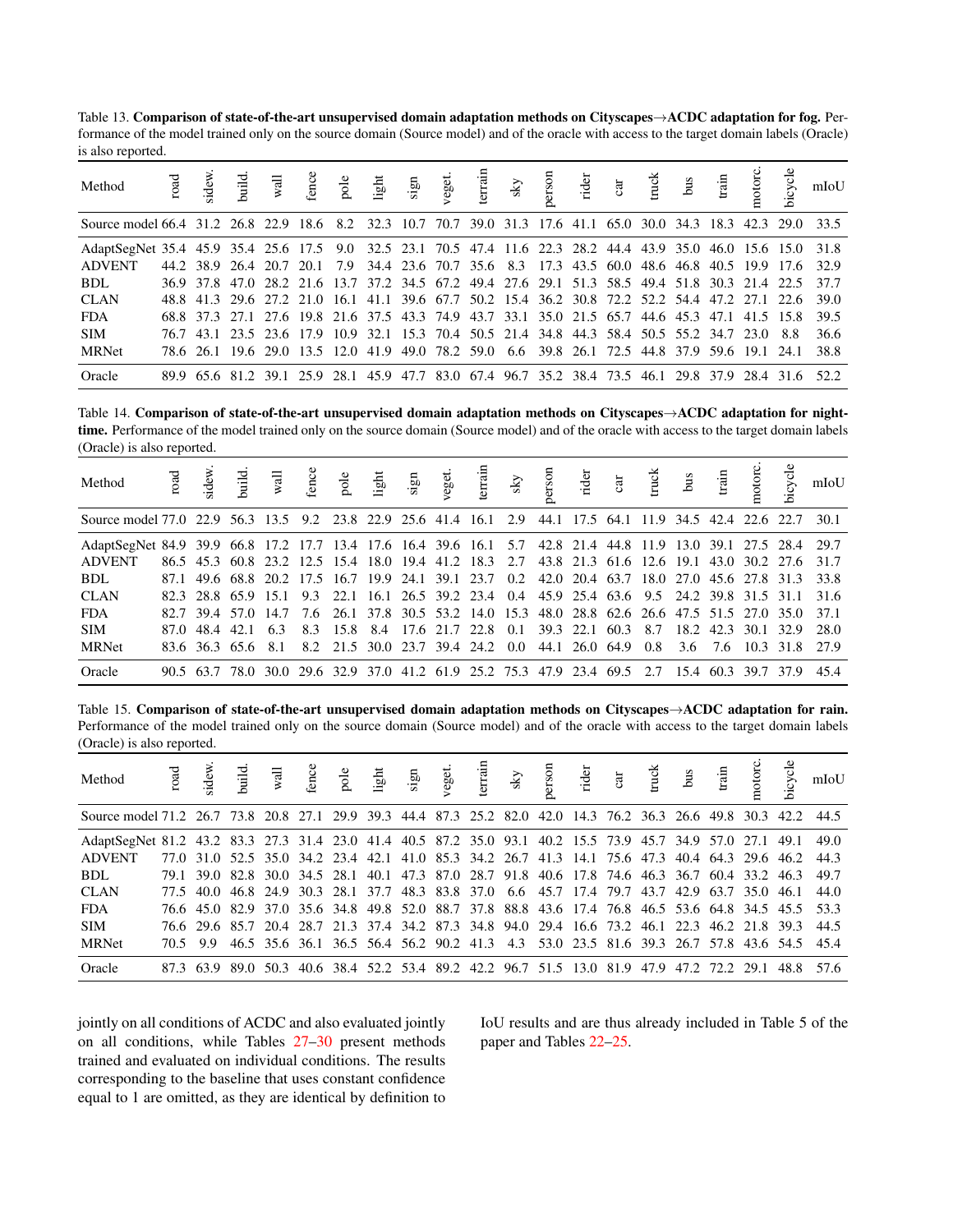<span id="page-3-0"></span>Table 16. Comparison of state-of-the-art unsupervised domain adaptation methods on Cityscapes→ACDC adaptation for snow. Performance of the model trained only on the source domain (Source model) and of the oracle with access to the target domain labels (Oracle) is also reported.

| Method                                                                                                          |  |  |  |  |  |                                                                                                   |  |  |  |  | mIoU                                                                                                |
|-----------------------------------------------------------------------------------------------------------------|--|--|--|--|--|---------------------------------------------------------------------------------------------------|--|--|--|--|-----------------------------------------------------------------------------------------------------|
| Source model 68.5 26.6 52.7 18.8 26.9 22.2 35.7 40.7 76.5 3.6 49.9 50.4 27.1 73.7 27.6 39.1 60.9 21.1 42.5 40.2 |  |  |  |  |  |                                                                                                   |  |  |  |  |                                                                                                     |
| AdaptSegNet 51.3 32.5 47.3 21.5 31.5 13.2 37.8 23.2 76.0 2.6 4.5 49.9 23.1 68.7 38.3 31.8 51.5 21.7 45.0 35.3   |  |  |  |  |  |                                                                                                   |  |  |  |  |                                                                                                     |
| <b>ADVENT</b>                                                                                                   |  |  |  |  |  | 50.8 24.8 46.2 15.5 26.0 15.5 27.9 23.0 70.0 2.1 9.5 44.2 25.3 68.5 22.9 24.9 50.1 23.9 38.9 32.1 |  |  |  |  |                                                                                                     |
| BDL.                                                                                                            |  |  |  |  |  |                                                                                                   |  |  |  |  | 42.3 36.4 60.2 15.7 30.4 15.1 41.4 30.4 71.3 1.7 11.2 46.8 27.8 57.7 38.6 34.1 59.2 28.1 43.7 36.4  |
| <b>CLAN</b>                                                                                                     |  |  |  |  |  |                                                                                                   |  |  |  |  | 71.8 26.0 37.3 12.5 27.0 21.1 32.0 41.1 78.5 1.9 0.9 50.9 23.9 82.4 43.2 39.5 61.6 25.2 39.4 37.7   |
| <b>FDA</b>                                                                                                      |  |  |  |  |  | 74.6 30.9 56.1 20.5 34.8 28.7 53.9 47.8 80.5 1.1 55.9 53.1 37.9 79.7 40.5 51.9 67.4 34.3 41.8     |  |  |  |  | 46.9                                                                                                |
| <b>SIM</b>                                                                                                      |  |  |  |  |  |                                                                                                   |  |  |  |  | 72.1 26.7 39.4 13.3 29.5 15.3 26.4 17.9 76.4 4.8 5.1 45.9 32.0 76.2 29.8 26.6 48.3 23.2 24.2 33.3   |
| <b>MRNet</b>                                                                                                    |  |  |  |  |  |                                                                                                   |  |  |  |  | 67.7 3.5 36.8 8.3 24.8 18.0 52.6 55.4 82.4 0.5 0.1 62.2 30.2 79.2 32.1 59.3 58.4 29.1 35.8 38.7     |
| Oracle                                                                                                          |  |  |  |  |  |                                                                                                   |  |  |  |  | 89.1 61.7 82.7 26.4 40.9 35.5 56.5 54.1 85.2 39.0 95.1 55.0 25.7 84.3 38.6 53.8 77.6 29.0 49.5 56.8 |

<span id="page-3-1"></span>Table 17. Comparison of externally pre-trained models on the complete test set of ACDC including all conditions. The three groups of rows present models pre-trained on normal, foggy, and nighttime conditions respectively. CS: Cityscapes, FC: Foggy Cityscapes, FC-DBF: Foggy Cityscapes-DBF, FZ: Foggy Zurich, ND: Nighttime Driving, DZ: Dark Zurich.

| Method        |                                                                                                |                                                                                                |  |                                                                                     |  |  |  |                                                                       |  |  | notorc.   | bicycle   | mIoU |
|---------------|------------------------------------------------------------------------------------------------|------------------------------------------------------------------------------------------------|--|-------------------------------------------------------------------------------------|--|--|--|-----------------------------------------------------------------------|--|--|-----------|-----------|------|
| RefineNet CS  |                                                                                                | 66.3 28.9 67.6 19.2 25.9 36.7 50.0 47.5 69.4 28.8 83.0 42.1 17.7 72.6 30.9 31.6 48.9 26.1 36.7 |  |                                                                                     |  |  |  |                                                                       |  |  |           |           | 43.7 |
| DeepLabv2 CS  |                                                                                                | 71.9 26.2 51.1 18.8 22.5 19.7 33.0 27.7 67.9 28.6 44.2 43.1 22.1 71.2 29.8 33.3 48.4 26.2 35.8 |  |                                                                                     |  |  |  |                                                                       |  |  |           |           | 38.0 |
| DeepLabv3+ CS |                                                                                                | 75.1 32.8 65.9 17.5 20.2 32.2 46.7 45.2 70.5 33.5 80.9 23.9 14.7 71.5 40.1 20.3 51.2 20.2 28.8 |  |                                                                                     |  |  |  |                                                                       |  |  |           |           | 41.6 |
| <b>DANet</b>  | <b>CS</b>                                                                                      | 58060                                                                                          |  | 57.3 6.8 22.3 27.7 41.3 42.1 66.4 19.9 69.2 32.2 10.2 46.5 22.4 19.1 43.1 13.2 25.5 |  |  |  |                                                                       |  |  |           |           | 33.1 |
| <b>HRNet</b>  | <b>CS</b>                                                                                      | 55.6 10.9 55.4 7.7 15.9 21.7 37.8 42.5 67.4 13.3 59.0 38.7 14.0 68.3 23.8 48.0 48.3            |  |                                                                                     |  |  |  |                                                                       |  |  |           | 17.9 23.6 | 35.3 |
| <b>SFSU</b>   | FC                                                                                             | 72.9 28.8 68.3 19.6 23.9 37.3 49.3 47.0 60.4 33.4 72.3 43.1 14.8 72.7 31.7 31.2 47.0 25.4 35.5 |  |                                                                                     |  |  |  |                                                                       |  |  |           |           | 42.9 |
| CMAda         | FC-DBF+FZ 79.9 32.5 69.5 14.7 24.7 41.1 53.6 51.3 67.4 34.8 83.8 49.0 19.9 77.0 34.1 38.5 51.1 |                                                                                                |  |                                                                                     |  |  |  |                                                                       |  |  | 29.6 42.7 |           | 47.1 |
| <b>DMAda</b>  | ND.                                                                                            | 75.3 35.5 67.4 19.2 27.1                                                                       |  |                                                                                     |  |  |  | 40.0 53.7 50.9 74.6 30.9 84.9 48.8 23.1 76.6 39.7 37.4 52.5 29.1 42.1 |  |  |           |           | 47.9 |
| <b>GCMA</b>   | $CS+DZ$                                                                                        | 79.7 48.7 71.5 21.6 29.9 42.5 56.7 57.7 75.8 39.5 87.2 57.4 29.7 80.6 44.9 46.2 62.0 37.2 46.5 |  |                                                                                     |  |  |  |                                                                       |  |  |           |           | 53.4 |
| <b>MGCDA</b>  | $CS+DZ$                                                                                        | 76.0 49.4 72.0 11.3 21.7 39.5 52.0 54.9 73.7 24.7 88.6 54.1 27.2 78.2 30.9 41.9 58.2 31.1 44.4 |  |                                                                                     |  |  |  |                                                                       |  |  |           |           | 48.9 |

Table 18. Comparison of externally pre-trained models on ACDC for fog. The three groups of rows present models pre-trained on normal, foggy, and nighttime conditions respectively. CS: Cityscapes, FC: Foggy Cityscapes, FC-DBF: Foggy Cityscapes-DBF, FZ: Foggy Zurich, ND: Nighttime Driving, DZ: Dark Zurich.

| Method        |                                                                                                |                     |          |                                                                                                |           |                     |  |                                                  |      |      |                |                     |      |                     | bicycle | mIoU |
|---------------|------------------------------------------------------------------------------------------------|---------------------|----------|------------------------------------------------------------------------------------------------|-----------|---------------------|--|--------------------------------------------------|------|------|----------------|---------------------|------|---------------------|---------|------|
| RefineNet     | - CS                                                                                           |                     |          | 64.4 40.0 69.6 24.2 19.7 36.5 52.7 55.2 71.1 35.4 93.9 27.4 19.2                               |           |                     |  |                                                  |      | 72.7 | 42.0           | 42.1                | 69.3 | 30.3                | 15.8    | 46.4 |
| DeepLabv2 CS  |                                                                                                |                     |          | 66.4 31.2 26.8 22.9 18.6 8.2 32.3 10.7 70.7 39.0 31.3 17.6 41.1 65.0 30.0 34.3 18.3 42.3       |           |                     |  |                                                  |      |      |                |                     |      |                     | 29.0    | 33.5 |
| DeepLabv3+ CS |                                                                                                | 82.3 57.6 61.5 18.1 |          |                                                                                                | 16.4 33.3 | 49.6 54.5 76.0 44.1 |  | $90.0 \quad 9.6$                                 | 28.7 |      |                | 69.0 35.1 34.5 28.9 |      | 41.7                | 37.5    | 45.7 |
| <b>DANet</b>  | <b>CS</b>                                                                                      | - 14.5              | 49.7 5.5 |                                                                                                | 16.9 30.0 |                     |  | 47.9 51.5 72.2 23.3 80.1 24.2                    | 3.0  |      |                | 44.7 32.4 27.5 65.1 |      | 10.8                | 7.7     | 34.7 |
| <b>HRNet</b>  | <b>CS</b>                                                                                      |                     |          | 57.3 19.3 49.1 12.8 17.8 27.3 44.0 54.7 72.8 15.5 81.7 28.3 3.9                                |           |                     |  |                                                  |      |      | 66.6 28.4 52.0 |                     | 72.7 | 72                  | 18.1    | 38.4 |
| <b>SFSU</b>   | FC.                                                                                            |                     |          | 72.3 37.9 74.4 28.9 19.3 37.5                                                                  |           |                     |  | 49.4 54.6 58.0 43.7 77.9 28.6 5.3 73.6 42.4 44.0 |      |      |                |                     | 72.7 | 31.4 14.9           |         | 45.6 |
| CMAda         | FC-DBF+FZ 81.7 43.5 72.8 25.6 19.5 39.8 51.0 58.9 80.5 51.3 95.3 36.9 12.7 76.5 45.2 51.2 77.1 |                     |          |                                                                                                |           |                     |  |                                                  |      |      |                |                     |      | 33.2 19.9           |         | 51.2 |
| DMAda         | ND.                                                                                            |                     |          | 75.5 44.7 72.6 26.4 20.8 38.3 52.9 57.8 75.9 38.6 96.3 35.5 26.8 75.8 47.7                     |           |                     |  |                                                  |      |      |                |                     |      | 50.7 73.9 35.8 17.3 |         | 50.7 |
| <b>GCMA</b>   | $CS+DZ$                                                                                        |                     |          | 80.8 53.5 70.1 29.2 20.7 38.4 53.0 60.9 70.2 46.5 95.4 44.2 38.0 76.6 52.4 49.7 56.8 41.0 17.6 |           |                     |  |                                                  |      |      |                |                     |      |                     |         | 52.4 |
| <b>MGCDA</b>  | $CS+DZ$                                                                                        |                     |          | 71.7 47.3 65.7 18.2 15.3 34.4 48.6 59.9 64.9 24.7 95.4 44.8 23.8 73.3 36.1 45.4 63.9 23.9 15.4 |           |                     |  |                                                  |      |      |                |                     |      |                     |         | 45.9 |

# D. Additional Details on ACDC Dataset

the submission page of the website is provided in Fig. [6.](#page-8-0)

We provide additional details on the construction and the characteristics of ACDC. We have implemented a website and evaluation server for the ACDC benchmark and have made it publicly available. An indicative screenshot from

## D.1. Collection

Our recordings were performed in Switzerland. Therefore, the geographic distribution of ACDC is similar to Cityscapes, which was also recorded in central Europe.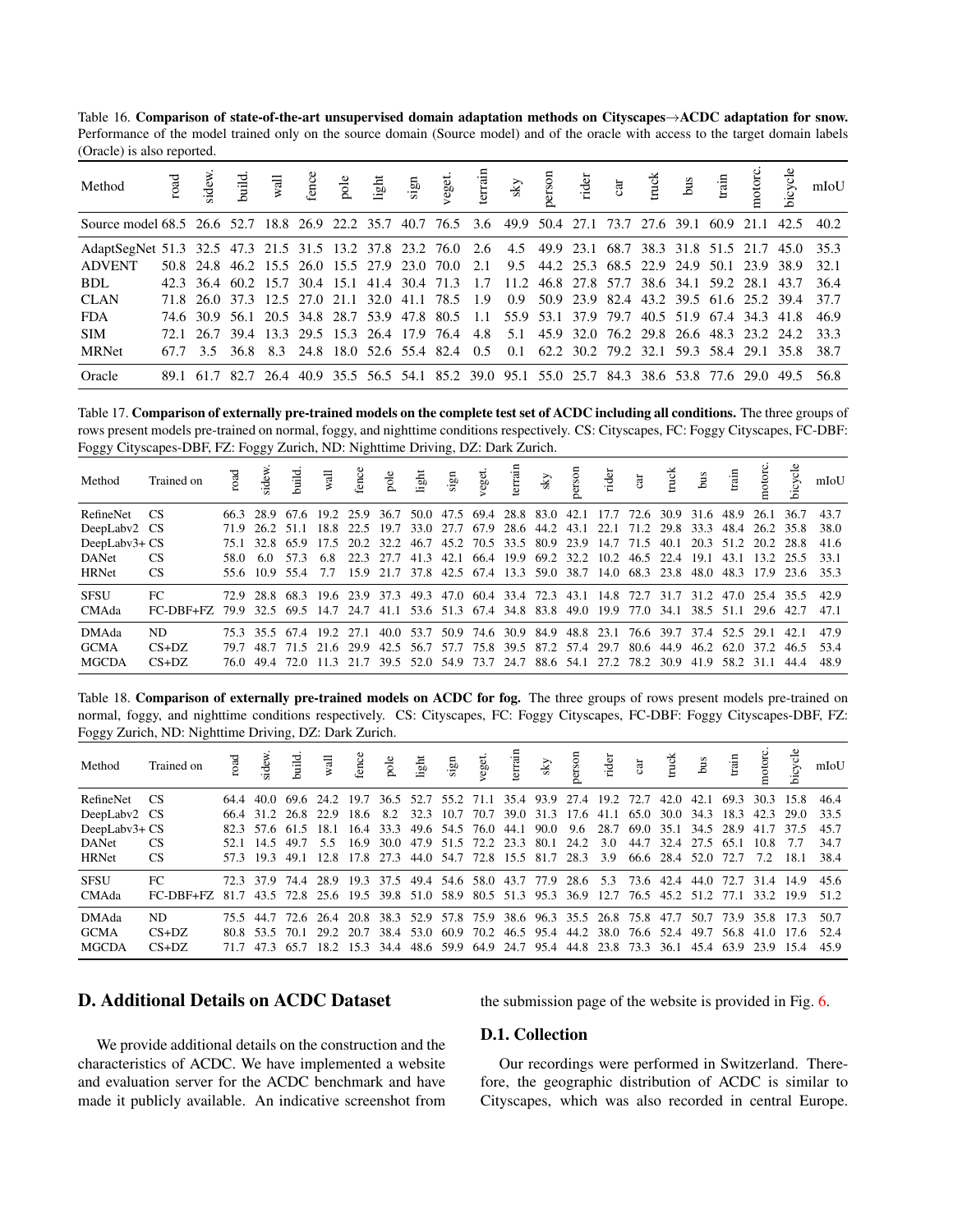Table 19. Comparison of externally pre-trained models on ACDC for nighttime. The three groups of rows present models pre-trained on normal, foggy, and nighttime conditions respectively. CS: Cityscapes, FC: Foggy Cityscapes, FC-DBF: Foggy Cityscapes-DBF, FZ: Foggy Zurich, ND: Nighttime Driving, DZ: Dark Zurich.

| Method        | Trained on                                                      |          |           |                    | road<br>identical veget.<br>In the sky spectrum of the sky spectrum of the sky spectrum of the sky spectrum of the spectrum of the spectrum of the spectrum of the spectrum of the spectrum of the spectrum of the spectrum of the s |     |                              |  |  |     |                                                                  |           |                          |     |      |           |                                         | bicycle | mIoU |
|---------------|-----------------------------------------------------------------|----------|-----------|--------------------|--------------------------------------------------------------------------------------------------------------------------------------------------------------------------------------------------------------------------------------|-----|------------------------------|--|--|-----|------------------------------------------------------------------|-----------|--------------------------|-----|------|-----------|-----------------------------------------|---------|------|
| RefineNet     | - CS                                                            |          |           |                    | 66.5 24.0 50.3 16.9 11.6 26.4 34.2 25.5 44.2 21.6 0.1                                                                                                                                                                                |     |                              |  |  |     | 40.8 24.8 57.4 6.8                                               |           |                          |     |      |           | 37.3 20.5 23.9                          | 19.1    | 29.0 |
| DeepLaby2     | - CS                                                            |          | 77.0 22.9 |                    | 56.3 13.5                                                                                                                                                                                                                            |     | 9.2 23.8 22.9 25.6 41.4 16.1 |  |  | 2.9 |                                                                  |           |                          |     |      |           | 44.1 17.5 64.1 11.9 34.5 42.4 22.6 22.7 |         | 30.1 |
| DeepLabv3+ CS |                                                                 | 73.O     | 20.8      |                    | 50.4 22.2 5.4                                                                                                                                                                                                                        |     | 22.6 31.8 23.0 42.9 16.1     |  |  |     | 6.6 19.2 11.7                                                    |           | 48.9                     | 0.9 | 13.9 | 42.4      | 10.5                                    | 13.7    | 25.0 |
| DANet         | <b>CS</b>                                                       | 67.1 4.5 |           | 46.7 5.5           |                                                                                                                                                                                                                                      | 5.1 | 13.1 29.3 19.6 36.6 15.6 0.1 |  |  |     |                                                                  | 29.3 12.4 | 29.1                     | 4.5 | 12.3 | 9.0       | 10.3                                    | 13.3    | 19.1 |
| <b>HRNet</b>  | <b>CS</b>                                                       |          |           | 50.0 10.1 59.9 0.7 |                                                                                                                                                                                                                                      | 6.0 | 14.2 25.6 22.3 19.1 3.4      |  |  | 0.1 | 37.6 7.9                                                         |           | 49.4                     | 6.9 | 45.9 | 13.9      | 7.8                                     | 11.3    | 20.6 |
| <b>SFSU</b>   | FC                                                              |          |           |                    | 76.9 26.2 50.4 18.1 9.6 27.4 33.3 25.3 41.0 21.5 0.0 41.5 25.3 58.7 7.3                                                                                                                                                              |     |                              |  |  |     |                                                                  |           |                          |     |      | 40.7 17.9 | 22.0 17.9                               |         | 29.5 |
| CMAda         | FC-DBF+FZ 82.6 25.4 53.9 10.1 11.2 30.5 36.7 30.0 38.7 16.5 0.1 |          |           |                    |                                                                                                                                                                                                                                      |     |                              |  |  |     |                                                                  |           | 46.0 26.2 65.8 13.9 50.9 |     |      |           | 20.4 24.8 23.8                          |         | 32.0 |
| DMAda         | ND.                                                             |          |           |                    | 74.7 29.5 49.4 17.1 12.6 31.0 38.2 30.0 48.0 22.8 0.2 47.0 25.4 63.8 12.8 46.1 23.1                                                                                                                                                  |     |                              |  |  |     |                                                                  |           |                          |     |      |           | 24.7 24.6                               |         | 32.7 |
| <b>GCMA</b>   | $CS+DZ$                                                         |          | 78.6 45.9 | 58.5 17.7          |                                                                                                                                                                                                                                      |     | 18.6 37.5                    |  |  |     | 43.6 43.5 58.7 39.2 22.4 57.9 29.9 72.1 21.5 56.2 41.8 35.7 35.4 |           |                          |     |      |           |                                         |         | 42.9 |
| <b>MGCDA</b>  | $CS+DZ$                                                         |          |           | 74.5 52.5 69.4     | 7.7                                                                                                                                                                                                                                  |     |                              |  |  |     | 10.8 38.4 40.2 43.3 61.5 36.3 37.6 55.3 25.6 71.2 10.9           |           |                          |     |      | 46.4 32.6 | 27.3                                    | 33.8    | 40.8 |
| <b>DANNet</b> | $CS+DZ$                                                         |          |           |                    | 90.7 61.1 75.5 35.9 28.8 26.6 31.4 30.6 70.8 39.4 78.7 49.9 28.8 65.9 24.7 44.1                                                                                                                                                      |     |                              |  |  |     |                                                                  |           |                          |     |      | 61.1      | 25.9 34.5                               |         | 47.6 |

Table 20. Comparison of externally pre-trained models on ACDC for rain. The three groups of rows present models pre-trained on normal, foggy, and nighttime conditions respectively. CS: Cityscapes, FC: Foggy Cityscapes, FC-DBF: Foggy Cityscapes-DBF, FZ: Foggy Zurich, ND: Nighttime Driving, DZ: Dark Zurich.

| Method        |                                                                                                          |      |       |                     |  |  |  |                                                                                                |           |                |                | bicycle | mIoU |
|---------------|----------------------------------------------------------------------------------------------------------|------|-------|---------------------|--|--|--|------------------------------------------------------------------------------------------------|-----------|----------------|----------------|---------|------|
| RefineNet     | - CS                                                                                                     |      |       |                     |  |  |  | 73.9 29.9 82.9 26.3 37.2 46.3 61.8 57.9 89.4 42.5 96.6 44.2 13.2                               | 80.5 40.7 | 22.9           | 66.8 32.0 53.5 |         | 52.6 |
| DeepLabv2 CS  |                                                                                                          |      |       |                     |  |  |  | 71.2 26.7 73.8 20.8 27.1 29.9 39.3 44.4 87.3 25.2 82.0 42.0 14.3 76.2 36.3 26.6 49.8 30.3      |           |                |                | 42.2    | 44.5 |
| DeepLabv3+ CS |                                                                                                          |      | 29.8  |                     |  |  |  | 82.3 18.1 28.8 41.7 54.3 55.6 88.7 32.8 97.2 36.7 8.5                                          | 84.7 51.7 | 34.0 61.5 29.7 |                | 40.O    | 50.0 |
| <b>DANet</b>  | <b>CS</b>                                                                                                | 59.9 | 2.4   | 75.9 12.9 31.5 37.7 |  |  |  | 49.5 53.3 85.5 35.5 91.1 35.4 8.4 53.5 26.0 16.4 57.8 17.9                                     |           |                |                | 38.9    | 41.5 |
| <b>HRNet</b>  | <b>CS</b>                                                                                                | 65.0 | - 6.7 |                     |  |  |  | 70.3 16.1 20.2 29.5 48.5 54.7 87.5 36.1 80.1 40.6 8.6 78.2 34.1 44.6 67.3 29.4 34.6            |           |                |                |         | 44.8 |
| <b>SFSU</b>   | FC                                                                                                       |      |       |                     |  |  |  | 74.6 29.9 81.4 24.1 33.8 46.2 59.9 56.7 86.8 40.8 93.4 46.4 15.1 80.5 40.5 18.6 65.7 33.6 52.5 |           |                |                |         | 51.6 |
| CMAda         | FC-DBF+FZ 78.1 34.8 80.7 18.9 33.3 50.0 63.1 62.2 87.4 38.8 96.6 51.1 16.9 83.3 37.9 21.9 68.7 36.5 55.1 |      |       |                     |  |  |  |                                                                                                |           |                |                |         | 53.4 |
| DMAda         | ND.                                                                                                      |      |       |                     |  |  |  | 78.3 37.7 82.5 24.2 36.8 49.0 64.5 61.5 90.6 42.8 97.3 49.6 18.2 83.4 45.1 21.6 70.2 35.2 54.8 |           |                |                |         | 54.9 |
| <b>GCMA</b>   | $CS+DZ$                                                                                                  |      |       |                     |  |  |  | 48.0 84.8 25.0 37.3 49.8 66.5 66.2 92.1 43.5 97.6 54.5 20.4 85.5 47.3 34.6 71.3 40.3 56.7      |           |                |                |         | 58.0 |
| <b>MGCDA</b>  | $CS+DZ$                                                                                                  |      |       |                     |  |  |  | 80.5 46.5 79.9 16.0 28.8 44.9 60.0 61.5 90.3 44.8 97.1 51.1 23.1 82.3 33.4 30.2 69.1 36.5 53.8 |           |                |                |         | 54.2 |

<span id="page-4-0"></span>Table 21. Comparison of externally pre-trained models on ACDC for snow. The three groups of rows present models pre-trained on normal, foggy, and nighttime conditions respectively. CS: Cityscapes, FC: Foggy Cityscapes, FC-DBF: Foggy Cityscapes-DBF, FZ: Foggy Zurich, ND: Nighttime Driving, DZ: Dark Zurich.

| Method        | Trained on                                                                                             |       |          |                                                                                               |  |  |                                                                                    |  |  |  |                     | motorc. | bicycle | mIoU |
|---------------|--------------------------------------------------------------------------------------------------------|-------|----------|-----------------------------------------------------------------------------------------------|--|--|------------------------------------------------------------------------------------|--|--|--|---------------------|---------|---------|------|
| RefineNet     | - CS                                                                                                   |       |          | 61.0 25.5 73.7 11.7                                                                           |  |  | 31.1 37.2 53.1 57.7 71.3 0.9 92.7 44.1 14.7 77.0 30.3 26.9 57.2 18.4 38.5          |  |  |  |                     |         |         | 43.3 |
| DeepLabv2 CS  |                                                                                                        |       |          | 68.5 26.6 52.7 18.8 26.9 22.2 35.7 40.7 76.5 3.6 49.9 50.4 27.1 73.7 27.6 39.1 60.9 21.1      |  |  |                                                                                    |  |  |  |                     |         | 42.5    | 40.2 |
| DeepLabv3+ CS |                                                                                                        |       |          | 73.9 32.6 71.3 11.1 25.6 31.4 50.6 54.4 77.8 4.1 87.0 25.1 14.6 82.7 39.5 17.2 55.2 12.0 31.2 |  |  |                                                                                    |  |  |  |                     |         |         | 42.0 |
| DANet         | <b>CS</b>                                                                                              |       | 47.6 5.4 | 57.5 2.9                                                                                      |  |  | 29.1 29.3 41.4 51.2 71.1 0.5 64.8 32.7 11.7 56.5 14.5 27.9 53.7                    |  |  |  |                     | 8.1     | 25.9    | 33.3 |
| <b>HRNet</b>  | <b>CS</b>                                                                                              | 59693 |          |                                                                                               |  |  | 43.9 4.0 17.8 17.6 35.6 47.0 77.0 0.0 32.5 39.4 39.2 74.2 13.4 54.0 61.1 15.9 26.1 |  |  |  |                     |         |         | 35.1 |
| <b>SFSU</b>   | FC                                                                                                     |       |          | 64.5 24.0 72.6 10.9 28.8 37.8 54.9 58.1 62.4 0.8 78.4 44.2 9.5 76.0 29.5 25.6 55.2 16.7 37.3  |  |  |                                                                                    |  |  |  |                     |         |         | 41.4 |
| CMAda         | FC-DBF+FZ 74.6 31.6 73.6 9.4 30.3 43.1 61.9 61.7 75.7 0.7 93.5 53.1 19.1 79.6 29.7 31.6 61.9 22.9 50.3 |       |          |                                                                                               |  |  |                                                                                    |  |  |  |                     |         |         | 47.6 |
| DMAda         | ND.                                                                                                    |       |          | 73.6 34.4 74.9 12.3 33.4 41.1 58.4 60.1 79.9 0.6 95.4 53.1 23.0 80.4                          |  |  |                                                                                    |  |  |  | 40.3 34.5 62.9 22.7 |         | 48.6    | 48.9 |
| <b>GCMA</b>   | $CS+DZ$                                                                                                | 79.7  |          | 49.5 75.3 17.5 37.9 43.2 59.0 61.9 78.8 2.2 95.5 62.5 33.6 83.2 42.5 43.4 72.1 32.2 51.1      |  |  |                                                                                    |  |  |  |                     |         |         | 53.7 |
| <b>MGCDA</b>  | $CS+DZ$                                                                                                |       |          | 80.1 49.5 70.2 6.1 27.8 39.6 55.4 58.0 76.0 0.3 95.5 57.5 35.7 81.0 28.6 48.9 70.3 27.8 50.5  |  |  |                                                                                    |  |  |  |                     |         |         | 50.5 |

This eliminates geographic location from the set of factors that introduce a domain shift between Cityscapes and ACDC and allows to study in isolation the effect of visual conditions at time of capture on the performance of semantic segmentation methods, both in the supervised setting and the unsupervised domain adaptation setting.

### D.2. Correspondence Establishment

We present in Algorithm [1](#page-7-1) the dynamic programming algorithm that we use for matching the GPS sequences of adverse-condition recordings and normal-condition recordings of ACDC. The algorithm takes into account the sequen-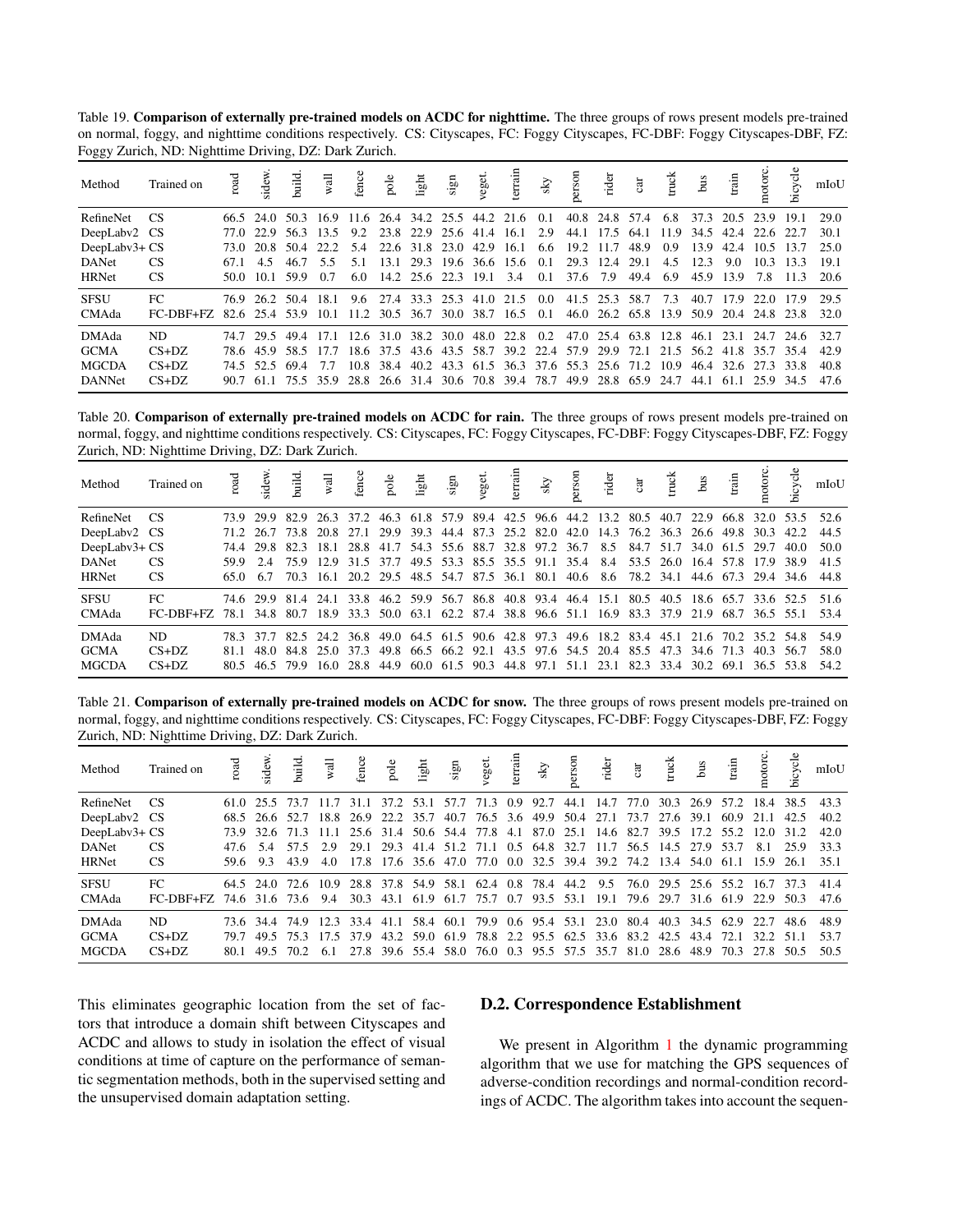<span id="page-5-0"></span>Table 22. Comparison of state-of-the-art supervised methods on ACDC for fog. The first group of rows presents condition-specific expert models trained only on fog, while the second group presents uber models trained on all conditions.

| Method                                                                                               |      |  |  |  |  |  | no state and state and state and state and state and state and state and state and state and state and state in the state of the state and state and state and state and state and state and state and state and state and sta |  |  |                     |      | bicycle                                                                                        | mIoU      |
|------------------------------------------------------------------------------------------------------|------|--|--|--|--|--|--------------------------------------------------------------------------------------------------------------------------------------------------------------------------------------------------------------------------------|--|--|---------------------|------|------------------------------------------------------------------------------------------------|-----------|
| RefineNet                                                                                            |      |  |  |  |  |  |                                                                                                                                                                                                                                |  |  |                     |      | 93.2 75.5 86.1 44.1 37.6 46.0 64.2 64.8 85.5 70.8 97.9 46.1 34.8 79.3 59.4 64.8 82.4 36.6 38.8 | 63.6      |
| DeepLabv2 89.9 65.6 81.2 39.1 25.9 28.1 45.9 47.7 83.0 67.4 96.7 35.2 38.4 73.5 46.1 29.8 37.9 28.4  |      |  |  |  |  |  |                                                                                                                                                                                                                                |  |  |                     |      | 31.6 52.2                                                                                      |           |
| DeepLaby3+ 93.8 77.4 88.8 51.0 43.3 54.2 68.2 71.7 87.7 74.6 98.2 53.5 32.1 83.8 69.3 84.4 85.3 47.2 |      |  |  |  |  |  |                                                                                                                                                                                                                                |  |  |                     |      | 40.1                                                                                           | 68.7      |
| <b>HRNet</b>                                                                                         |      |  |  |  |  |  |                                                                                                                                                                                                                                |  |  |                     |      | 94.6 79.6 89.9 53.6 44.9 59.4 74.3 76.1 88.9 77.6 98.3 61.5 53.3 86.0 66.6 80.0 88.5 41.1 30.2 | 70.8      |
| RefineNet                                                                                            |      |  |  |  |  |  | 93.5 75.6 87.2 42.3 39.2 49.8 68.5 67.2 85.6 70.1 97.9 52.6 48.2 81.0 62.6 62.0 69.1                                                                                                                                           |  |  |                     | 57.7 | 37.4 65.7                                                                                      |           |
| DeepLaby2 90.9 67.2 81.6 38.7 29.5 29.7 51.2 50.7 81.4 61.9 96.0 34.8 40.5 74.1 53.4 53.1 59.9 8.3   |      |  |  |  |  |  |                                                                                                                                                                                                                                |  |  |                     |      |                                                                                                | 32.5 54.5 |
| DeepLabv3+ 93.6 77.6 89.2 54.0 44.8 55.8 67.6 72.0 88.0 73.5 98.2 49.5 24.4                          |      |  |  |  |  |  |                                                                                                                                                                                                                                |  |  | 83.9 72.2 84.2 89.2 | 52.8 | 42.4 69.1                                                                                      |           |
| <b>HRNet</b>                                                                                         | 94.9 |  |  |  |  |  | 81.0 90.5 58.9 53.7 61.9 79.0 78.7 89.3 78.7 98.3 63.2 54.6 87.2 72.3 87.8 90.6 58.7                                                                                                                                           |  |  |                     |      | 38.9 74.7                                                                                      |           |

Table 23. Comparison of state-of-the-art supervised methods on ACDC for nighttime. The first group of rows presents conditionspecific expert models trained only on nighttime, while the second group presents uber models trained on all conditions.

| Method                                                                                          |      |                                                                       |           |                                                                                      |      |  |                          |  |      |                                         |     |                     |      |      |                | mIoU                                                                                                |
|-------------------------------------------------------------------------------------------------|------|-----------------------------------------------------------------------|-----------|--------------------------------------------------------------------------------------|------|--|--------------------------|--|------|-----------------------------------------|-----|---------------------|------|------|----------------|-----------------------------------------------------------------------------------------------------|
| RefineNet                                                                                       | 93.4 | 70.3                                                                  |           | 78.6 34.3                                                                            | 34.1 |  | 46.9 52.2 54.2 66.3 18.7 |  | 78.1 | 60.3 35.5 76.2                          | 4.7 | 47.8                | 59.4 | 36.0 | 45.3           | 52.2                                                                                                |
| DeepLaby2                                                                                       |      | 90.5 63.7 78.0 30.0 29.6 32.9 37.0 41.2 61.9 25.2 75.3 47.9 23.4 69.5 |           |                                                                                      |      |  |                          |  |      |                                         | 2.7 | 15.4 60.3           |      | 39.7 | 37.9           | 45.4                                                                                                |
| DeepLabv3+ 94.7 75.9 85.0 48.4 38.6 52.2 55.8 54.4 76.1 30.3 84.2 67.4 41.1 85.0                |      |                                                                       |           |                                                                                      |      |  |                          |  |      |                                         |     | 8.3 62.3 80.6 35.6  |      |      |                | 49.8 59.2                                                                                           |
| HRNet                                                                                           |      |                                                                       |           |                                                                                      |      |  |                          |  |      |                                         |     |                     |      |      |                | 95.5 78.8 86.5 49.2 44.1 58.0 64.5 63.2 75.6 41.0 83.9 71.7 48.8 84.6 15.5 76.9 81.2 25.9 55.9 63.2 |
| RefineNet                                                                                       | 93.5 | 70.9                                                                  | 80.3 32.0 |                                                                                      | 32.0 |  |                          |  |      | 46.0 53.9 54.1 69.2 31.9 78.0 61.0 35.4 |     | 80.2 11.6 60.0 69.4 |      | 48.9 |                | 46.8 55.5                                                                                           |
| DeepLaby2                                                                                       |      | 86.6 57.8 71.7 30.3 23.6 31.8 37.4 38.9 60.0 26.8 72.8 47.6 25.1 71.1 |           |                                                                                      |      |  |                          |  |      |                                         |     | 16.9 27.8 65.1      |      |      | 30.6 38.5 45.3 |                                                                                                     |
| DeepLabv3+ 94.7 75.3 84.9 46.9 37.8 53.8 57.3 52.1 75.7 41.2 82.9 66.6 40.2 83.6 24.7 67.9 80.8 |      |                                                                       |           |                                                                                      |      |  |                          |  |      |                                         |     |                     |      | 41.7 | 49.4           | 60.9                                                                                                |
| <b>HRNet</b>                                                                                    | 95.7 | 79.0                                                                  |           | 86.2 46.8 43.5 59.2 64.9 64.5 75.3 40.3 82.7 72.1 52.6 86.9 18.8 78.8 83.6 52.5 57.3 |      |  |                          |  |      |                                         |     |                     |      |      |                | 65.3                                                                                                |

Table 24. Comparison of state-of-the-art supervised methods on ACDC for rain. The first group of rows presents condition-specific expert models trained only on rain, while the second group presents uber models trained on all conditions.

| Method                                                                      |      |                     |      |      |      |           |  |  |           | not start and the start of the start of the start of the start of the start of the start of the start of the start of the start of the start of the start of the start of the start of the start of the start of the start of |           |      |                     |                |                     |                | mIoU |
|-----------------------------------------------------------------------------|------|---------------------|------|------|------|-----------|--|--|-----------|-------------------------------------------------------------------------------------------------------------------------------------------------------------------------------------------------------------------------------|-----------|------|---------------------|----------------|---------------------|----------------|------|
| RefineNet                                                                   | 89.2 | 69.8                | 91.7 | 52.2 | 51.3 | 57.9 71.0 |  |  |           | 69.9 93.6 50.5 98.4 65.8 25.1                                                                                                                                                                                                 | 88.1      | 49.4 |                     | 55.4 74.8 47.0 |                     | 60.2           | 66.4 |
| DeepLaby2                                                                   |      | 87.3 63.9 89.0 50.3 |      |      |      |           |  |  |           | 40.6 38.4 52.2 53.4 89.2 42.2 96.7 51.5 13.0 81.9                                                                                                                                                                             |           |      | 47.9 47.2 72.2      |                | 29.1                | 48.8           | 57.6 |
| DeepLabv3+ 92.8 77.4 93.9 67.3 58.1 64.1 74.4 75.9 94.2 50.8 98.6 70.8 33.4 |      |                     |      |      |      |           |  |  |           |                                                                                                                                                                                                                               | 90.4 67.7 |      |                     |                | 79.2 86.8 54.6 66.1 |                | 73.5 |
| <b>HRNet</b>                                                                |      |                     |      |      |      |           |  |  |           | 94.8 81.8 94.9 69.6 63.7 69.5 79.6 80.7 94.8 51.2 98.7 73.5 27.0 93.1 75.4 40.9 61.4 59.6 70.8 72.7                                                                                                                           |           |      |                     |                |                     |                |      |
| RefineNet                                                                   |      | 91.5 73.5 91.1      |      | 51.0 |      |           |  |  |           | 51.6 58.3 72.5 73.7 92.9 51.2 97.9 65.5 29.5 89.2                                                                                                                                                                             |           |      | 59.8 68.2 80.3      |                |                     | 48.0 59.5 68.7 |      |
| DeepLabv2 87.4 64.8 88.1 48.2 40.4 38.4 52.0 56.9 89.3 40.2 96.5 52.3 17.4  |      |                     |      |      |      |           |  |  |           |                                                                                                                                                                                                                               | 83.9      |      | 55.5 63.0 75.8 28.9 |                |                     | 47.2           | 59.3 |
| DeepLabv3+ 92.7 76.5 93.5 64.8 58.0 63.8 75.8 77.3 94.1                     |      |                     |      |      |      |           |  |  | 50.0 98.0 | 70.5 33.1                                                                                                                                                                                                                     | 91.2      |      | 75.9 85.1           | 86.2           | 55.8                | 65.0 74.1      |      |
| <b>HRNet</b>                                                                |      | 95.6 83.1 94.2 60.1 |      |      |      |           |  |  |           | 66.3 71.2 82.3 82.4 94.6 55.1 98.6 75.2 39.7 93.4                                                                                                                                                                             |           |      | 73.8 86.2 85.9 66.4 |                |                     | 71.3           | 77.7 |

<span id="page-5-1"></span>Table 25. Comparison of state-of-the-art supervised methods on ACDC for snow. The first group of rows presents condition-specific expert models trained only on snow, while the second group presents uber models trained on all conditions.

| Method                                                                                                    |      |           |                                                   |           |      |      |  |                     |                                         |      | road<br>build.<br>Ight fight fight sign, we set that is a sign of the sign of the sign sign sign sign and the sign of the sign of the sign of the sign of the sign of the sign of the sign of the sign of the sign of the sign of th |           |      |           |                          |           |           | mIoU |
|-----------------------------------------------------------------------------------------------------------|------|-----------|---------------------------------------------------|-----------|------|------|--|---------------------|-----------------------------------------|------|--------------------------------------------------------------------------------------------------------------------------------------------------------------------------------------------------------------------------------------|-----------|------|-----------|--------------------------|-----------|-----------|------|
| <b>RefineNet</b>                                                                                          | 90.1 | 65.7      |                                                   | 86.4 31.2 | 48.1 | 58.0 |  | 76.7 70.3 89.7 45.7 |                                         | 97.3 | 70.8 15.4 87.1                                                                                                                                                                                                                       |           | 35.0 | 43.1 79.1 |                          | 38.7      | 59.9      | 62.5 |
| DeepLabv2 89.1 61.7 82.7 26.4 40.9 35.5 56.5 54.1 85.2 39.0 95.1 55.0 25.7 84.3                           |      |           |                                                   |           |      |      |  |                     |                                         |      |                                                                                                                                                                                                                                      |           |      |           | 38.6 53.8 77.6 29.0 49.5 |           |           | 56.8 |
| DeepLabv3+ 91.9 70.9 90.1 48.9 52.0 62.2 79.2 74.5 92.0 47.0 97.6 78.2 35.9 90.4 61.7 64.3 89.2 43.9 69.4 |      |           |                                                   |           |      |      |  |                     |                                         |      |                                                                                                                                                                                                                                      |           |      |           |                          |           |           | 70.5 |
| HRNet                                                                                                     |      |           |                                                   |           |      |      |  |                     |                                         |      | 93.6 75.2 89.0 42.0 55.6 67.7 83.3 78.9 93.0 48.9 97.8 78.1 16.4 92.6 54.8 61.6 87.0                                                                                                                                                 |           |      |           |                          | 50.0      | 68.9      | 70.2 |
| RefineNet                                                                                                 |      | 90.2 65.7 | 86.5 33.7                                         |           |      |      |  |                     | 50.6 57.8 78.0 71.5 89.2 44.5 97.0 73.8 |      |                                                                                                                                                                                                                                      | 46.0 88.4 | 50.0 | 48.0      | 79.9                     |           | 40.6 60.3 | 65.9 |
| DeepLaby2 88.7 62.5 82.5 35.3 41.7 35.0 59.0 52.8 84.4 36.0 95.2 58.1 29.8 84.8                           |      |           |                                                   |           |      |      |  |                     |                                         |      |                                                                                                                                                                                                                                      |           | 48.9 | 30.9 77.9 |                          | 32.9      | 48.4      | 57.1 |
| DeepLabv $3+91.4$                                                                                         |      |           | 69.6 88.8 48.8 53.9 60.6 79.5 72.9 90.5 44.7 97.4 |           |      |      |  |                     |                                         |      | 77.4 37.2 90.0                                                                                                                                                                                                                       |           | 64.3 | 55.0 87.8 |                          | 41.7 70.0 |           | 69.6 |
| <b>HRNet</b>                                                                                              |      | 94.4 77.3 |                                                   |           |      |      |  |                     |                                         |      | 91.5 53.1 63.6 70.2 85.1 81.4 92.1 57.7 97.7 83.3 69.6 93.6 71.8                                                                                                                                                                     |           |      |           | 54.5 86.3 52.7           |           | 73.1      | 76.3 |

tial nature of the GPS measurements from the two recordings in computing the correspondence function  $A$ . In particular, we enforce  $k < i \Rightarrow A(k) \leq A(i)$ . That is, for a given sample  $i$  of the adverse-condition sequence  $P$ , its matched sample  $A(i)$  of the normal-condition sequence R is restricted to not precede in time any sample of  $R$  that has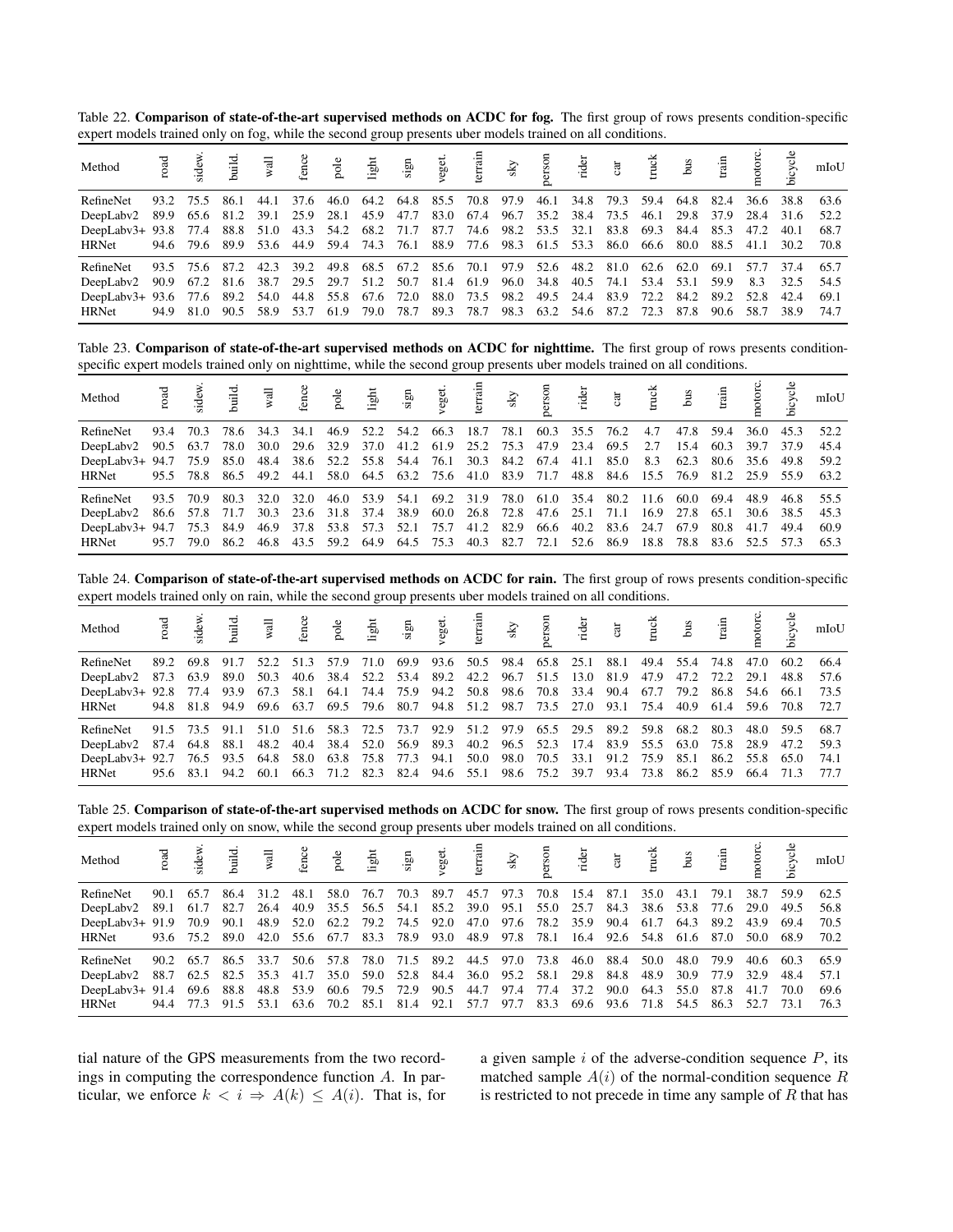<span id="page-6-0"></span>

| Table 26. Uncertainty-aware semantic segmentation baseline results on the complete test set of ACDC including all conditions.            |
|------------------------------------------------------------------------------------------------------------------------------------------|
| Supervised methods for standard semantic segmentation are trained and evaluated jointly on all conditions for semantic label prediction. |
| Confidence prediction baselines: max-softmax network outputs (Max-Softmax) and ground-truth invalid masks (GT).                          |

| Method        | $\begin{array}{cccccccccccccc} \text{Confidence} & \stackrel{\neg 1}{\neq} & \stackrel{\rightarrow}{\neq} & \stackrel{\rightarrow}{\neq} & \stackrel{\rightarrow}{\neq} & \stackrel{\rightarrow}{\neq} & \stackrel{\rightarrow}{\neq} & \stackrel{\rightarrow}{\neq} & \stackrel{\rightarrow}{\neq} & \stackrel{\rightarrow}{\neq} & \stackrel{\rightarrow}{\neq} & \stackrel{\rightarrow}{\neq} & \stackrel{\rightarrow}{\neq} & \stackrel{\rightarrow}{\neq} & \stackrel{\rightarrow}{\neq} & \stackrel{\rightarrow}{\neq} & \stackrel{\rightarrow}{\neq} & \stackrel{\rightarrow}{\neq} & \stackrel{\rightarrow}{\neq} & \stackrel$ |  |                                                                                                |  |  |  |  |  |  |  |      |
|---------------|----------------------------------------------------------------------------------------------------------------------------------------------------------------------------------------------------------------------------------------------------------------------------------------------------------------------------------------------------------------------------------------------------------------------------------------------------------------------------------------------------------------------------------------------------------------------------------------------------------------------------------------|--|------------------------------------------------------------------------------------------------|--|--|--|--|--|--|--|------|
|               | RefineNet Max-Softmax 91.3 67.6 84.4 34.3 42.1 49.9 64.7 64.2 85.8 54.6 95.3 59.6 34.4 84.6 51.9 60.6 70.6 43.3 48.9                                                                                                                                                                                                                                                                                                                                                                                                                                                                                                                   |  |                                                                                                |  |  |  |  |  |  |  | 62.5 |
| RefineNet GT  |                                                                                                                                                                                                                                                                                                                                                                                                                                                                                                                                                                                                                                        |  | 92.9 73.1 89.1 43.1 50.7 57.0 72.9 70.7 90.1 63.4 97.7 67.6 43.1 87.3 57.3 61.4 77.1 54.1 58.3 |  |  |  |  |  |  |  | 68.8 |
|               | DeepLaby2 Max-Softmax 87.1 60.4 79.7 36.1 35.7 32.6 47.3 48.7 80.2 49.2 92.2 49.0 24.7 79.0 51.1 43.3 72.3 26.3 45.1                                                                                                                                                                                                                                                                                                                                                                                                                                                                                                                   |  |                                                                                                |  |  |  |  |  |  |  | 54.7 |
| DeepLaby2 GT  |                                                                                                                                                                                                                                                                                                                                                                                                                                                                                                                                                                                                                                        |  | 88.5 64.4 84.2 40.9 41.8 37.8 54.0 54.2 86.4 54.9 96.0 53.6 30.3 81.8 52.5 42.7 73.6 33.3 47.6 |  |  |  |  |  |  |  | 58.9 |
|               | DeepLaby3+ Max-Softmax 92.1 71.3 88.2 49.0 47.3 54.9 68.7 65.6 88.0 60.7 96.0 65.0 33.9 87.5 66.7 72.6 81.3 43.8 55.0                                                                                                                                                                                                                                                                                                                                                                                                                                                                                                                  |  |                                                                                                |  |  |  |  |  |  |  | 67.8 |
| DeepLabv3+ GT |                                                                                                                                                                                                                                                                                                                                                                                                                                                                                                                                                                                                                                        |  | 93.8 76.5 91.4 56.6 55.4 62.3 75.0 72.3 91.8 66.5 98.0 72.0 41.0 89.5 71.1 74.0 86.5 55.4 63.7 |  |  |  |  |  |  |  | 73.3 |

<span id="page-6-1"></span>Table 27. Uncertainty-aware semantic segmentation baseline results on ACDC for fog. Supervised methods for standard semantic segmentation are trained and evaluated on fog for semantic label prediction. Confidence prediction baselines: max-softmax network outputs (Max-Softmax) and ground-truth invalid masks (GT).

| Method        |                                                                                                                       |  |                                                                                                |  |  |  |  |  |  |  |      |
|---------------|-----------------------------------------------------------------------------------------------------------------------|--|------------------------------------------------------------------------------------------------|--|--|--|--|--|--|--|------|
| RefineNet     | Max-Softmax 92.6 71.9 82.9 40.7 35.8 42.7 62.1 62.6 84.1 64.1 97.5 45.0 26.8 77.1 57.8 59.9 79.8 35.2 33.4            |  |                                                                                                |  |  |  |  |  |  |  | 60.6 |
| RefineNet GT  |                                                                                                                       |  | 93.4 76.5 87.6 48.7 45.5 49.4 68.2 68.9 87.3 73.0 98.1 55.6 40.3 80.9 61.3 65.4 83.7 53.6 51.7 |  |  |  |  |  |  |  | 67.9 |
|               | DeepLaby2 Max-Softmax 89.7 63.0 79.2 39.4 25.9 25.0 41.4 46.6 82.5 66.7 95.6 36.4 35.6 72.7 49.5 29.6 44.5 29.2 33.3  |  |                                                                                                |  |  |  |  |  |  |  | 51.9 |
| DeepLabv2 GT  |                                                                                                                       |  | 90.2 66.7 82.8 44.2 35.3 31.5 49.5 52.2 84.8 69.4 96.9 44.2 44.5 76.0 48.3 30.1 39.0 48.0 42.7 |  |  |  |  |  |  |  | 56.7 |
|               | DeepLaby3+ Max-Softmax 92.9 74.8 87.2 51.3 41.7 49.9 65.6 69.8 87.1 72.3 97.6 51.9 27.1 82.8 67.4 79.1 84.1 42.6 36.4 |  |                                                                                                |  |  |  |  |  |  |  | 66.4 |
| DeepLabv3+ GT |                                                                                                                       |  | 93.9 78.3 90.0 55.5 52.0 57.9 72.3 75.9 89.2 76.6 98.4 63.2 38.5 85.0 71.7 85.1 86.7 66.0 53.3 |  |  |  |  |  |  |  | 73.1 |

Table 28. Uncertainty-aware semantic segmentation baseline results on ACDC for nighttime. Supervised methods for standard semantic segmentation are trained and evaluated on nighttime for semantic label prediction. Confidence prediction baselines: max-softmax network outputs (Max-Softmax) and ground-truth invalid masks (GT).

| Method        |                                                                                                                       |                                                                                                |  |  |  |  |  |  |  |  |      |
|---------------|-----------------------------------------------------------------------------------------------------------------------|------------------------------------------------------------------------------------------------|--|--|--|--|--|--|--|--|------|
| RefineNet     | Max-Softmax 92.3 66.4 78.6 31.8 37.2 46.2 48.3 53.3 73.5 16.9 83.6 54.9 34.6 77.4 8.5 43.1 53.6 35.2 41.6             |                                                                                                |  |  |  |  |  |  |  |  | 51.4 |
| RefineNet GT  |                                                                                                                       | 93.6 72.4 88.2 42.0 53.0 55.5 61.6 61.7 89.0 31.3 97.1 63.3 41.9 80.0 18.2 50.3 60.8 49.5 51.9 |  |  |  |  |  |  |  |  | 61.1 |
|               | DeepLabv2 Max-Softmax 90.2 62.2 78.6 29.9 32.9 33.7 36.5 40.3 65.6 25.2 77.9 45.2 23.2 70.2 5.0 14.6 62.1 40.3 38.8   |                                                                                                |  |  |  |  |  |  |  |  | 45.9 |
| DeepLabv2 GT  |                                                                                                                       | 90.8 65.8 87.2 37.8 45.3 43.3 48.1 49.6 87.8 37.5 97.0 51.1 29.8 74.3 17.3 17.3 63.0 51.8 43.8 |  |  |  |  |  |  |  |  | 54.7 |
|               | DeepLaby3+ Max-Softmax 93.8 73.3 85.2 47.0 43.4 51.3 53.7 54.3 80.7 28.7 87.9 62.1 40.9 84.8 10.4 65.2 78.8 34.7 47.2 |                                                                                                |  |  |  |  |  |  |  |  | 59.1 |
| DeepLabv3+ GT |                                                                                                                       | 94.9 77.5 91.5 54.7 53.4 60.2 64.8 62.5 92.7 41.3 98.5 70.2 49.3 88.3 22.4 65.5 82.4 50.5 55.0 |  |  |  |  |  |  |  |  | 67.1 |

Table 29. Uncertainty-aware semantic segmentation baseline results on ACDC for rain. Supervised methods for standard semantic segmentation are trained and evaluated on rain for semantic label prediction. Confidence prediction baselines: max-softmax network outputs (Max-Softmax) and ground-truth invalid masks (GT).

| Method        |                                                                                                                       |  |                                                                                                |  |  |  |  |  |  |  |      |
|---------------|-----------------------------------------------------------------------------------------------------------------------|--|------------------------------------------------------------------------------------------------|--|--|--|--|--|--|--|------|
|               | RefineNet Max-Softmax 86.0 67.8 89.9 44.9 45.7 53.2 65.1 67.3 92.1 48.4 97.8 58.6 23.6 86.6 44.1 53.1 65.6 40.3 56.6  |  |                                                                                                |  |  |  |  |  |  |  | 62.5 |
| RefineNet GT  |                                                                                                                       |  | 89.5 70.8 92.1 54.1 53.2 59.9 72.6 72.3 93.9 52.1 98.4 67.4 26.6 88.7 52.4 56.4 75.5 51.4 62.9 |  |  |  |  |  |  |  | 67.9 |
|               | DeepLaby2 Max-Softmax 85.9 62.3 87.2 48.3 38.9 35.8 48.6 51.5 87.3 41.8 95.9 47.2 13.5 80.8 46.2 50.2 69.3 23.9 50.0  |  |                                                                                                |  |  |  |  |  |  |  | 56.0 |
| DeepLaby2 GT  |                                                                                                                       |  | 87.8 65.1 89.4 52.1 42.5 40.2 53.7 56.1 89.6 43.6 96.8 53.4 13.8 82.7 50.2 48.1 72.9 33.3 51.4 |  |  |  |  |  |  |  | 59.1 |
|               | DeepLabv3+ Max-Softmax 91.2 75.3 92.8 62.2 53.7 60.0 71.3 72.2 93.2 50.0 98.0 65.4 30.8 90.0 63.5 77.0 83.1 48.0 63.9 |  |                                                                                                |  |  |  |  |  |  |  | 70.6 |
| DeepLabv3+ GT |                                                                                                                       |  | 93.2 78.4 94.2 68.8 60.0 66.0 75.8 78.2 94.5 52.5 98.6 72.4 35.0 91.0 70.4 80.4 87.4 58.8 69.0 |  |  |  |  |  |  |  | 75.0 |

been matched to a sample  $k$  of  $P$  that precedes  $i$ . This constraint is based on the fact that the routes of the two recordings are driven in the same direction and thus in the same order. Consequently, for routes that contain loops, our formulation prevents the matching of samples that are nearest neighbors but correspond to *different* passes from the same location and are thus potentially associated with different driving directions and 3D rotations of the camera.

#### D.3. Annotation

In Fig. [5,](#page-7-2) we show the percentage of the pixels of each semantic class in ACDC that are marked as invalid in the ground-truth invalid mask J. For the majority of the classes, a notable percentage of more than 5% of the pixels are la-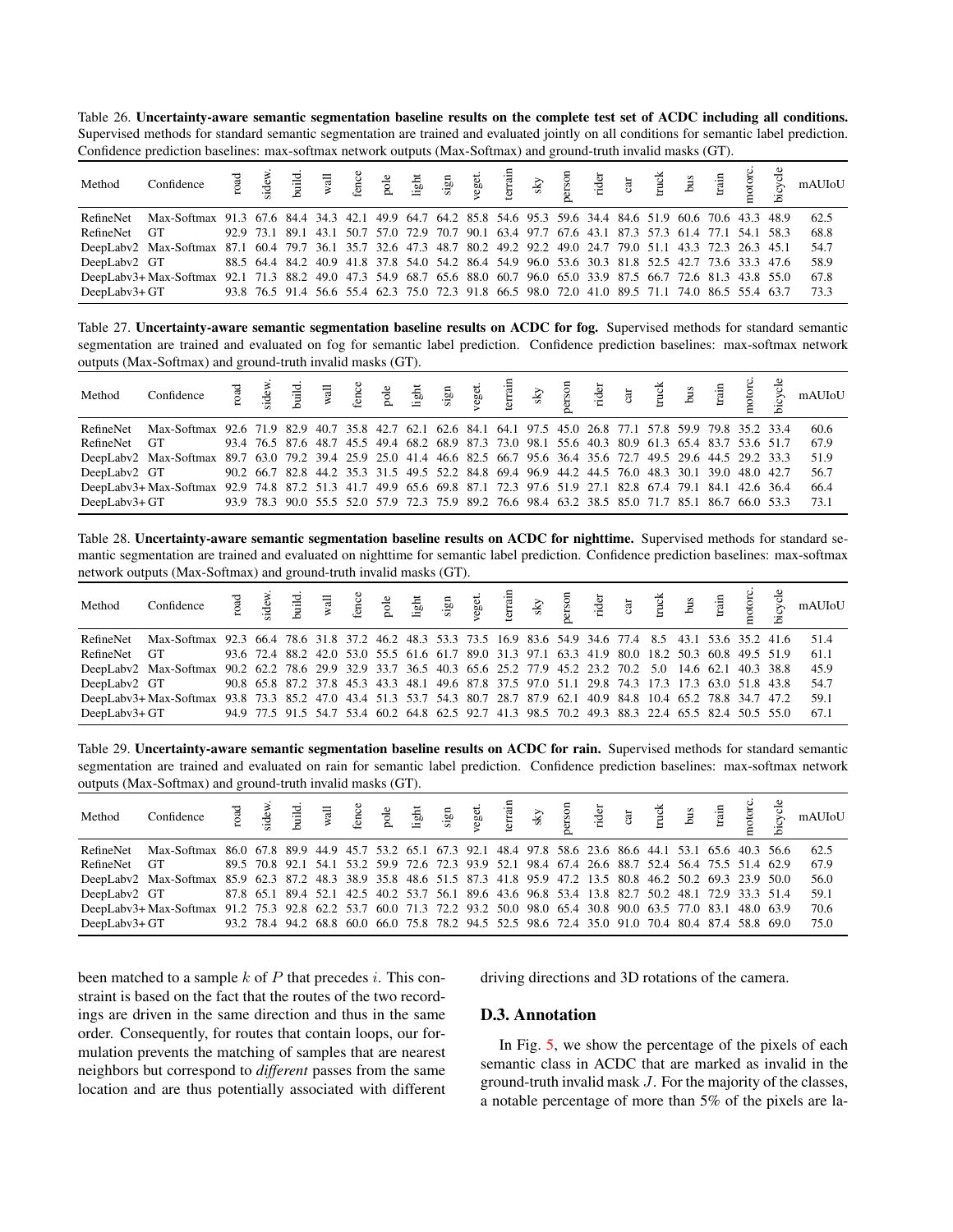<span id="page-7-0"></span>Table 30. Uncertainty-aware semantic segmentation baseline results on ACDC for snow. Supervised methods for standard semantic segmentation are trained and evaluated on snow for semantic label prediction. Confidence prediction baselines: max-softmax network outputs (Max-Softmax) and ground-truth invalid masks (GT).

| Method        |                                                                                                                       |  |                                                                                                |  |  |  |  |  |  |  |      |
|---------------|-----------------------------------------------------------------------------------------------------------------------|--|------------------------------------------------------------------------------------------------|--|--|--|--|--|--|--|------|
| RefineNet     | Max-Softmax 89.1 59.9 83.8 25.8 43.8 53.1 72.6 69.2 88.6 43.5 96.8 65.9 11.7 85.8 39.5 48.4 74.1 36.9 48.8            |  |                                                                                                |  |  |  |  |  |  |  | 59.9 |
| RefineNet GT  |                                                                                                                       |  | 91.3 69.1 86.8 32.4 49.9 59.0 78.2 72.8 90.0 52.5 97.3 71.8 16.1 87.6 37.6 44.7 79.5 39.8 60.1 |  |  |  |  |  |  |  | 64.0 |
|               | DeepLabv2 Max-Softmax 89.1 61.7 82.7 26.4 40.9 35.5 56.5 54.1 85.2 39.0 95.1 55.0 25.7 84.3 38.6 53.8 77.6 29.0 49.5  |  |                                                                                                |  |  |  |  |  |  |  | 56.8 |
| DeepLabv2 GT  |                                                                                                                       |  | 90.3 65.1 83.1 27.6 42.7 36.5 57.9 56.7 85.5 46.3 95.1 56.4 26.4 85.0 41.1 55.0 78.2 30.2 49.8 |  |  |  |  |  |  |  | 58.4 |
|               | DeepLaby3+ Max-Softmax 90.6 67.0 88.8 45.1 48.9 57.8 76.6 72.9 90.8 45.7 97.0 74.8 28.4 89.2 63.3 67.8 87.8 36.7 61.1 |  |                                                                                                |  |  |  |  |  |  |  | 67.9 |
| DeepLabv3+ GT |                                                                                                                       |  | 92.9 74.0 90.4 50.3 53.9 63.4 80.5 77.4 92.2 53.6 97.6 79.2 36.6 90.9 64.4 65.9 90.0 45.2 69.8 |  |  |  |  |  |  |  | 72.0 |

<span id="page-7-1"></span>Algorithm 1 Dynamic programming algorithm for GPS sequence matching

**Input:** Adverse-condition GPS sequence  $P = (\mathbf{p}_1, \ldots, \mathbf{p}_n)$ , normal-condition GPS sequence  $R = (\mathbf{r}_1, \ldots, \mathbf{r}_m)$ **Output:** Correspondence function  $A: \{1, \ldots, n\} \rightarrow \{1, \ldots, m\}$ 

1:  $\triangleright$  Compute pairwise Euclidean distances of GPS samples

- 2:  $d_{ij}$  ←  $||\mathbf{p}_i \mathbf{r}_j||$ ,  $1 \le i \le n$ ,  $1 \le j \le m$
- 3:  $\triangleright$  Compute cost matrix  $C$   $(n \times m)$

4:  $C_{1j} \leftarrow d_{1j}, 1 \leq j \leq m$ 

- 5:  $C_{ij}$  ←  $\min_{k \leq j} \{C_{i-1,k}\} + d_{ij}, 2 \leq i \leq n, 1 \leq j \leq m$
- 6:  $\triangleright$  Compute backtracking indices matrix  $\alpha$
- 7:  $\alpha_{ij} \leftarrow \arg\min_{k \leq j} \{C_{i-1,k}\}, 2 \leq i \leq n, 1 \leq j \leq m$
- 8: ⊳ Backtracking
- 9:  $A(n) \leftarrow \arg\min_j \{C_{nj}\}$

10: 
$$
A(i) \leftarrow \alpha_{i+1, A(i+1)}, 1 \leq i \leq n-1
$$



<span id="page-7-2"></span>Figure 5. Per-class percentages of labeled pixels that are marked as invalid in ACDC.

beled as invalid, which demonstrates the ability of our specialized annotation protocol with privileged information to assign a legitimate semantic label even to invalid regions with ambiguous semantic content.

The total number of annotated pixels in ACDC is presented in Table [31.](#page-7-3) Note that labeled pixels that are marked as valid in the ground-truth invalid masks J constitute ca. 85% of the total pixels. From the remaining 15% of pixels that did not receive a legitimate semantic label in stage 1 of the annotation because of their ambiguity, it was possible to label *half* of them (7.5%) with a legitimate semantic label in stage 2 of the annotation, by making use of the additional privileged information in the form of corresponding normal-condition images and original adverse-condition videos. Note that for stage 2 of the annotation, we explicitly <span id="page-7-3"></span>Table 31. Overall annotation statistics for ACDC. We report the total number of pixels assigned to a legitimate semantic label (Labeled) and of pixels not assigned to any semantic label (Unlabeled) as well as the respective percentages.

|                       |                       | Number of pixels Percentage of pixels $(\%)$ |
|-----------------------|-----------------------|----------------------------------------------|
| Labeled               | $7.682 \times 10^{9}$ | 92.47                                        |
| -out of which Valid   | $7.055 \times 10^{9}$ | 84.93                                        |
| -out of which Invalid | $0.627 \times 10^{9}$ | 7.54                                         |
| Unlabeled             | $0.625 \times 10^{9}$ | 7.53                                         |
| Total                 | $8.307 \times 10^{9}$ | 100.00                                       |

set the time budget (excluding quality control) to 20 minutes and asked the annotators to prioritize labeling of (i) traffic participants and (ii) distant and/or unclear objects that were